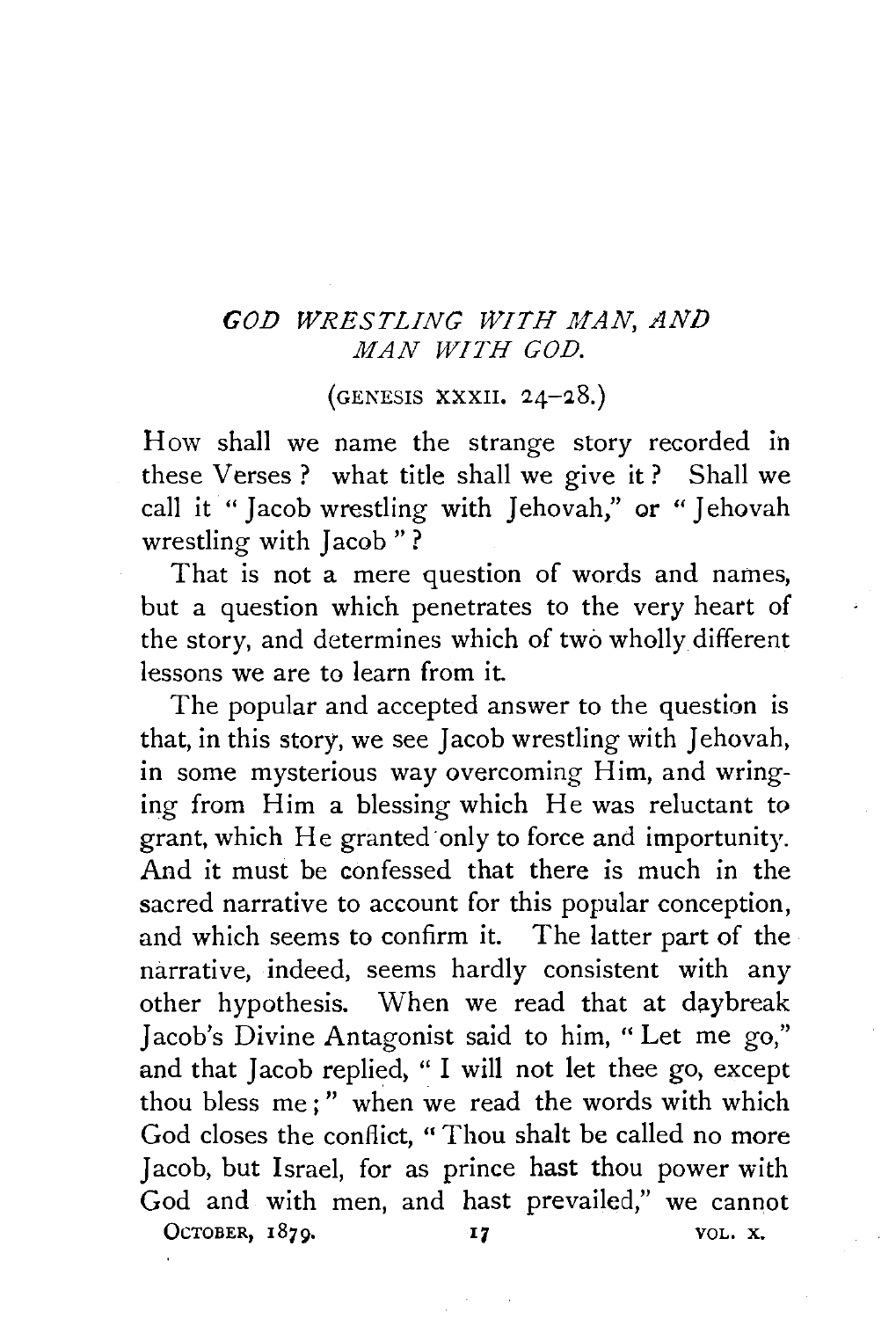wonder that, at least in the popular apprehension, the story figures as that of a weak and mortal man contending with the Lord of all power and might, and compelling even the pure almighty will of God to yield to his importunity. We cannot wonder that the metaphor, so common in our hymns and prayers, of "wrestling with God in supplication " has been drawn from it. We can hardly wonder that scholars and theologians have adopted the popular conception, if they did not originate it.

And yet the very moment we "consider" it, the very moment that, instead of adopting and repeating it, we begin to ponder and weigh it, to take it out of the dusky atmosphere of traditional interpretation and ecclesiastical usage, and to look at it in the broad light of day, it grows dubious to us. God is *not* reluctant to give us any blessing that we seek and can use ; we have not to wrestle with Him for them. The purport of prayer is not to deafen Him with vain and clamorous repetitions, or to weary Him with ceaseless importunities, till He gives us what we ask, in order that He may get rid of us. When we pray, we do not so "knock'' at the door of Heaven as to disturb its peace, and compel God either fo drive us from his door or to silence us with a bribe. He is more willing to give than we are to ask; and we do not seek to impose our will on Him, but to submit our wills to his in trust and love.

Not that prayer is useless and. obtains no gifts for us. It has many uses, and brings us many gifts. When we enter into the Divine Presence with a humble and an open heart, we enter into a pure and sacred Light, in which we learn to know ourselves, to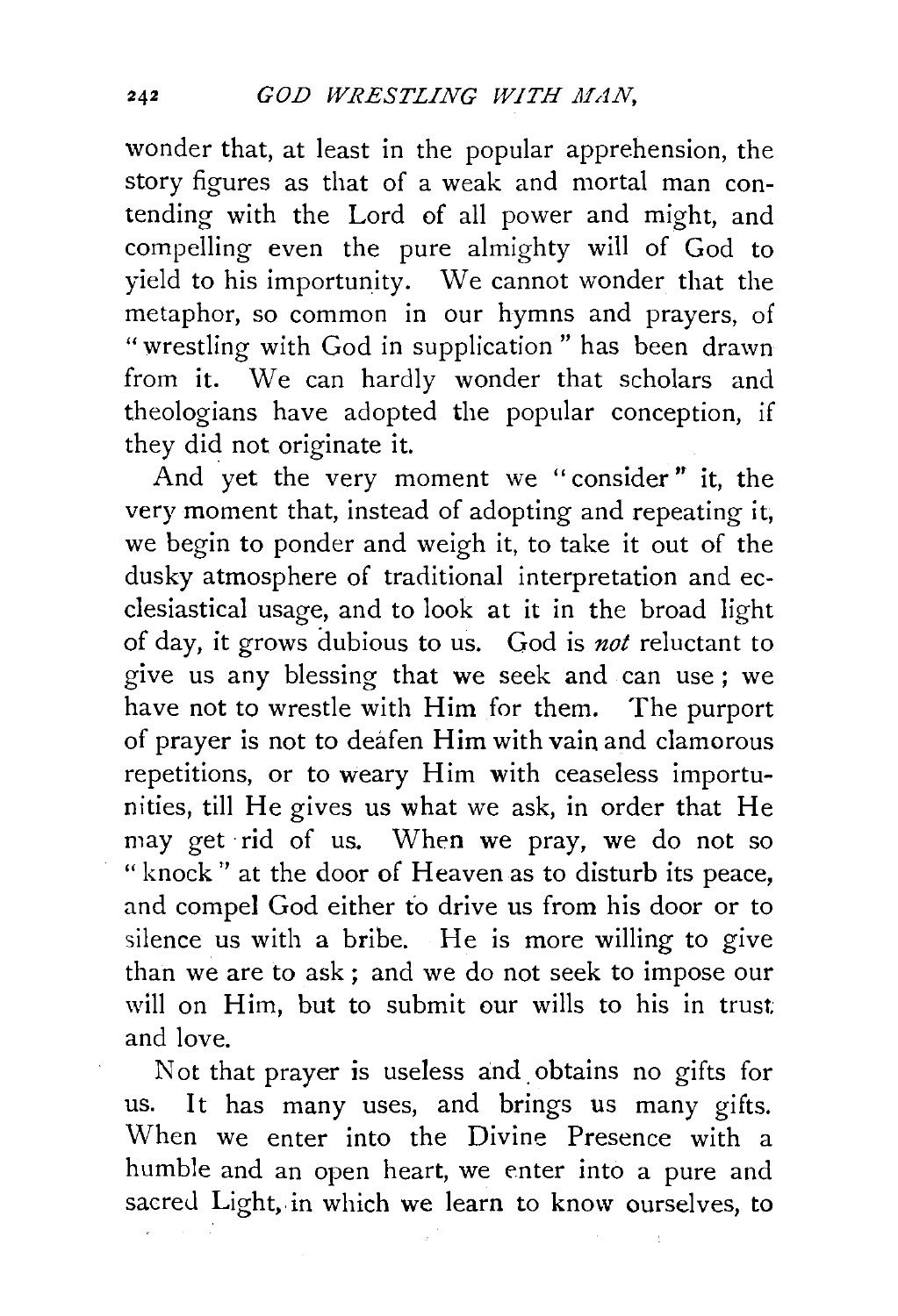read and interpret our various and innumerable desires, to distinguish their several qualities and comparative moment, to select and urge those which are highest and best; our life grows simpler to us and truer, our duties more plain and imperative, our burdens more endurable.

In prayer, moreover, we make a sincere and continuous endeavour to lift our wills into harmony with the will of God, to blend it with his, and say, "Thy will, not ours, be done;" and by thus drawing, or permitting Him to draw, our wills into a fuller and more cheerful consent with his will, we fit ourselves to receive, and to use for good and worthy ends, many great gifts which could not otherwise be safely entrusted to us. When we ·can *do without* any outward good, if that should be God's will, we can often *do with* it; it will not harm us now that we are of one will with Him, although it might have harmed us before. So that by submitting our wills to God, by lifting ourselves into a sincere assent to his will, we often reach a point at which He can let us have our own will, since our wills are now purified and strengthened by prayer. In short, God's will always stands at the giving-point ; all that remains to be determined is how much we are fit and able to take $-$ just as the sun shines on all things with an impartial bounty, and yet every substance and texture on which it shines only appropriates just as much as it can absorb and use.

We have not to deal with a reluctant God, therefore, nor with an unjust Judge, who can be worn out by our importunities, nor with a fond and too amiable Friend, who may be moved to bestow what yet he knows it will do us harm to get. We can neither storm nor coax a gift from the Father of lights. \Ve have not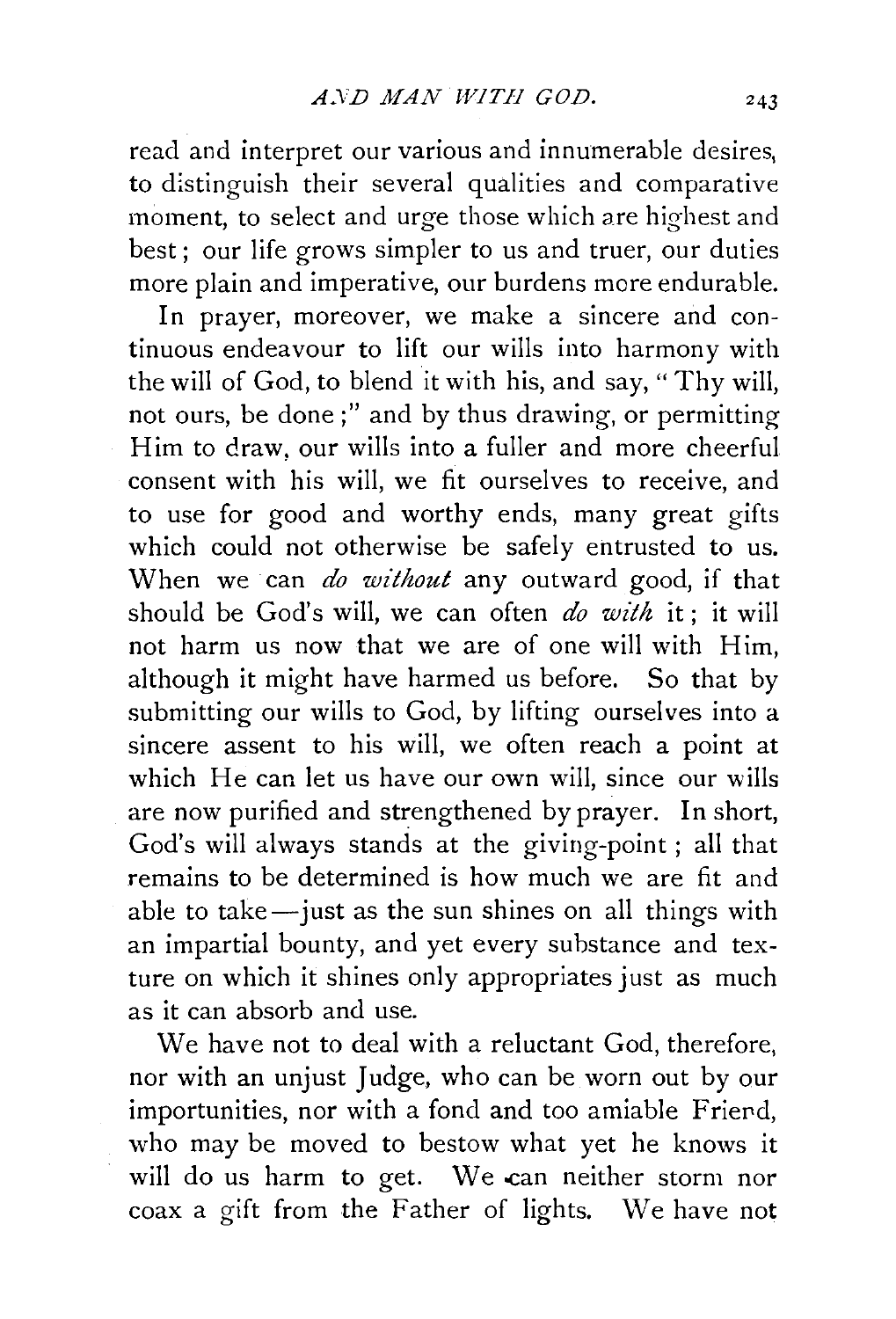to wrestle with and overcome Him whose will is always our welfare. And if his will already and always points to our welfare, can we even wish, save for a base· and passing moment, to deflect his will from the point at which it stands ? If his will be pure and almighty, can we *hope* to compel Him to change and lower it? The laws of mechanics do not hold in the spiritual realm ; and if we ever "move the Hand that moves the universe," we move it by no mere mechanical pressure, but by the impact of spirit on spirit. For myself, indeed, I shrink, from the conception of prayer implied in the boast, "We move the Hand that moves the universe," though I do not at all doubt that we get by prayer what those who use that phrase mainly mean by it. For all things may become different to us, all things may become new even, without any external change passing over them-simply by some new and different adjustment or relation of our spirits to them. Earth may be made heaven, and loss gain, and sorrow joy, not by any change in our physical conditions, but by a change in ourselves, *i.e.,* in our mode of regarding them. And thus God may answer our widest prayer, may really move and change the universe for us, not by interfering with the physical forces and motions and laws which constitute the universe, but by so touching the springs of thought and emotion within us that, to our new and altered selves, the whole world not only seems, but is, a new and altered world. It is in this region of inward and spiritual experience that we must look for the answers to most of our prayers; it is in this region that we get power with God and prevail. So that God is better to us than we think Him to be. Instead of giving an answer in the outward and perishable ele-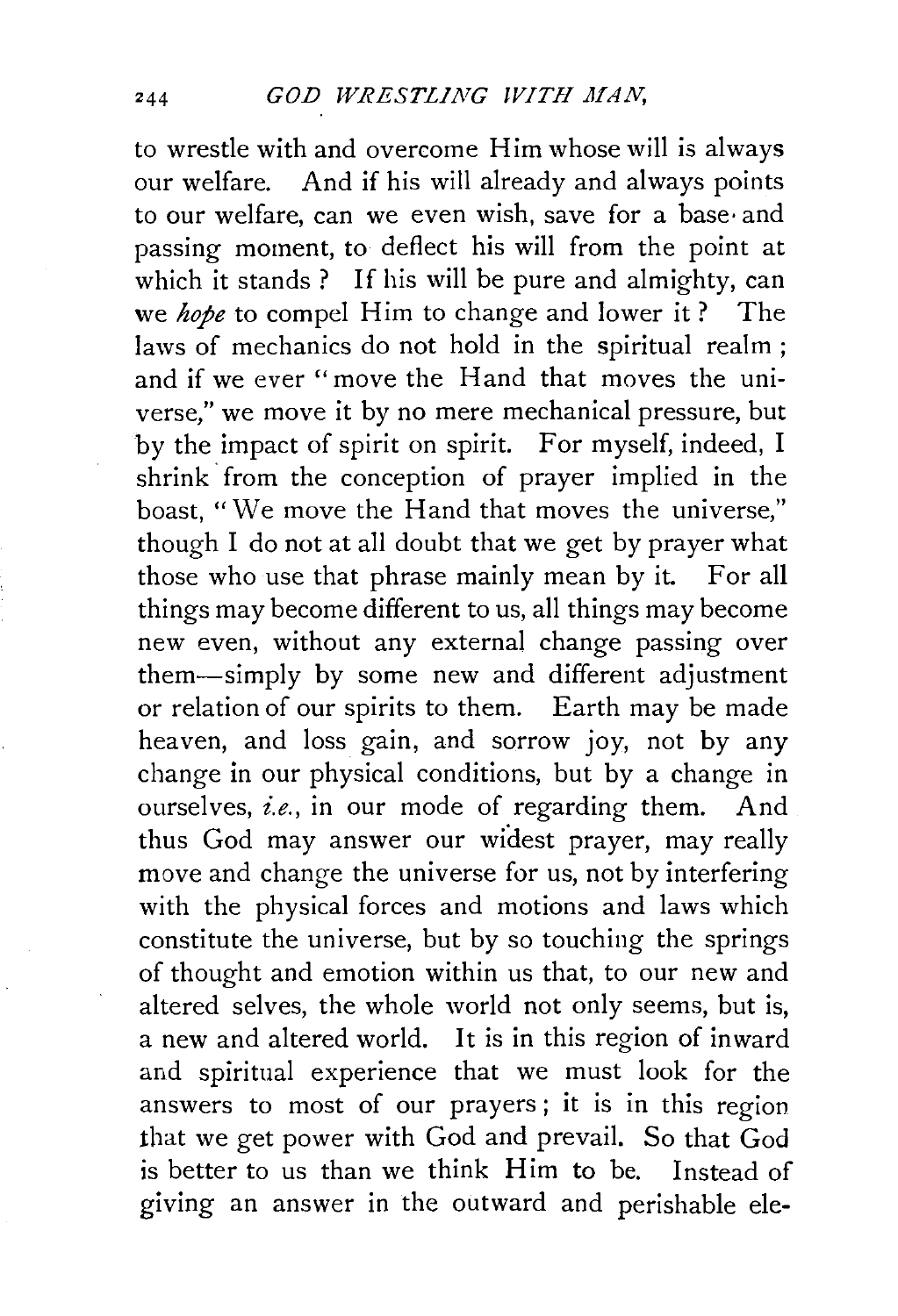ments of the world, which we must soon lose, He gives us answers that we may keep for ever, because, being spiritual, they are also eternal.

As soon, then, as we think and consider, we discover that we cannot force the hand of God, that we have no need to force it, since He is not reluctant to give us anything which it will be good for us to have. We discover also that prayer does both fit us to receive many gifts which could not else be safely entrusted to us, and confers on us a power with God which is all the more valuable and enduring because it is a spiritual power. Now can we find anything in this incident in Jacob's life which confirms or illustrates these thoughts ? Assuredly we can the very moment we observe that the passage before us describes *two* conflicts, in one of which God wrestles with Jacob, and in the other of which Jacob wrestles with God.

(1) In *Verses* 21 and 22 God wrestles with Jacob. We are not told that Jacob went to God, but that God came to him, and wrestled with him until daybreak ; and that, when He found He could not otherwise prevail with him, He touched a sinew, which shrank at his touch, and *thus* overcame him. What are we to understand by such a story as this? What is the historical and spiritual meaning of it ? If we grant, as I am very willing to do, that there was a real human or angelic form which came into physical contact with the form of Jacob, which strove and panted with him, and by some dexterous wrench or throw strained and cracked the sinew of his thigh, yet no man supposes that this physical struggle is the very heart of the matter. No, we must look through this outward show for that which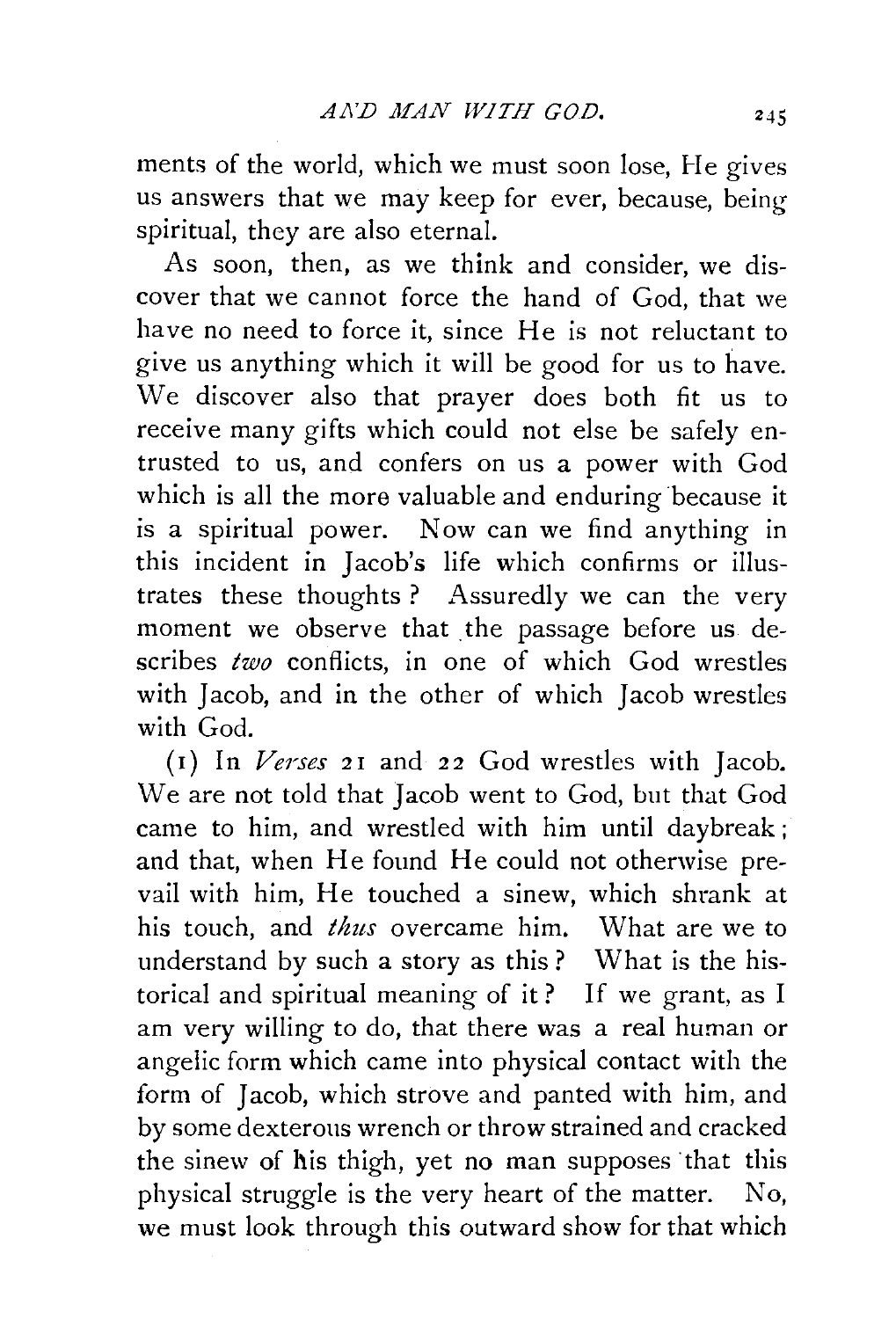passeth show. And if we do look through it, we can easily see that in this scene the meaning, the intention, of God's whole dealing with Jacob is summed up; that at this critical moment the weak, smooth, subtle manwhose very subtlety, perhaps, was only the wrong side of that spiritual susceptibility which made the invisible world near and precious to him-passed through some such inward experience as this.

Filled with restless anxieties and fears at the prospect of meeting a brother whom he had cruelly wronged and defrauded, Jacob remained in solitude on the northern side of the brook Jabbok, to ponder, in the silence and darkness of the night, what he should do, what he could still do, if indeed ought were still possible, to avert the anger of Esau. All his life long, despite the more upward and spiritual aspect of his nature, Jacob had relied on his own cunning to deliver him out of the difficulties and dangers which that very cunning did so much to induce. And, now, he bids his brains go about and see if they cannot devise some further scheme for turning away his brother's wrath. He reflects, perhaps, with some complacency on the device he has already set in motion, on the series of propitiatory presents which he has despatched to "my lord Esau," and indulges the hope that they may go far to appease his anger. But will they go far enough? Can he hit on nothing else and surer? Probably he thinks with deepening remorse of the sins of his youth, and wishes that he had not committed them. Possibly a vein of anger tinges his very remorse, and he deems . -it hard that after so many years, years of toil and suffering, the sins of his youth should still overtake and compass him about, But, great and perilous as the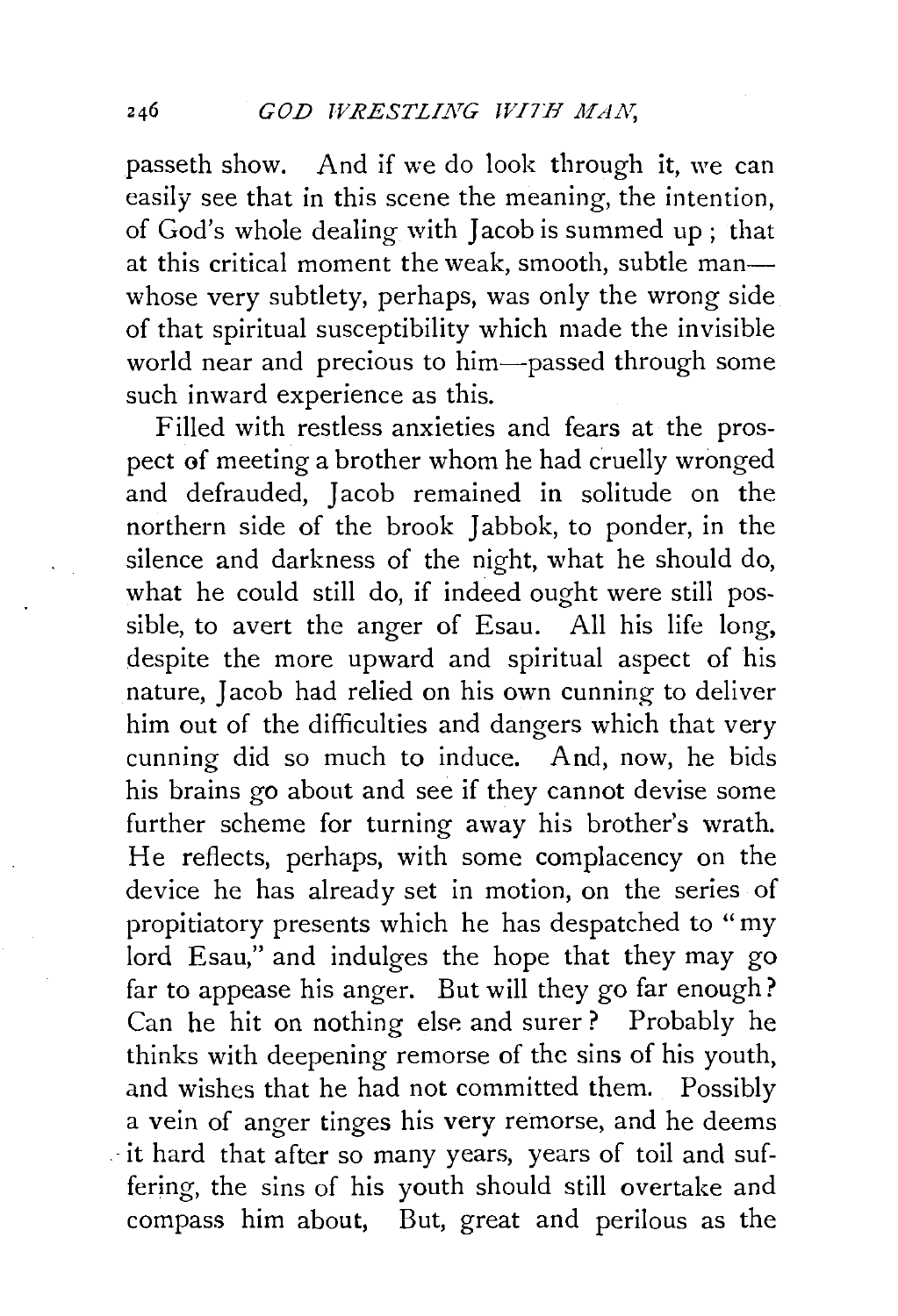difficulty is, there must surely be *some* way out of it, if only he can shake off the fears which confuse and blind him, and survey the position with cool and wary eyes. And so he paces to and fro on the rough edge of the torrent, vexed by many thoughts and schemes and cares and fears, but still trusting in himself, in his own subtlety and dexterity, for some way of deliverance. At last, towards morning, his care and fear take, or seem to take, bodily shape ; and he is grasped by a force he cannot see, and has to wrestle with it in the darkness. What does that mean if not that a conviction, an unwelcome conviction, a conviction against which he struggles, rises and grows within him-the conviction that he is on a wrong tack, and has been on it all his life ; that he is leaning on a broken reed, that his subtlety will no longer avail him, although it be the very core and strength of his nature. If he has not sought God, God has sought and found him ; and Jacob's first thought is, "Hast *thou* found me, O *mine enemy!*" But God is not his enemy. He is his friend; and, as a friend, He has come to teach him that a higher Wisdom than his own guides and rules the fates of men, and that he must submit to that higher Wisdom before he can be in safety or at peace : that he must no longer trust in himself, in his own craft and policy, but in God, in doing that which is right and good at all hazards and all costs. The conviction comes and grows within him that if he will humble himself before Esau, confess and renounce the wrong he has done him, resolve henceforth to take the plair way of honesty, of right doing, and of trust in the great Lord and Friend of righteousness, he will thus secure the favour of God and man. Let him take *this* course,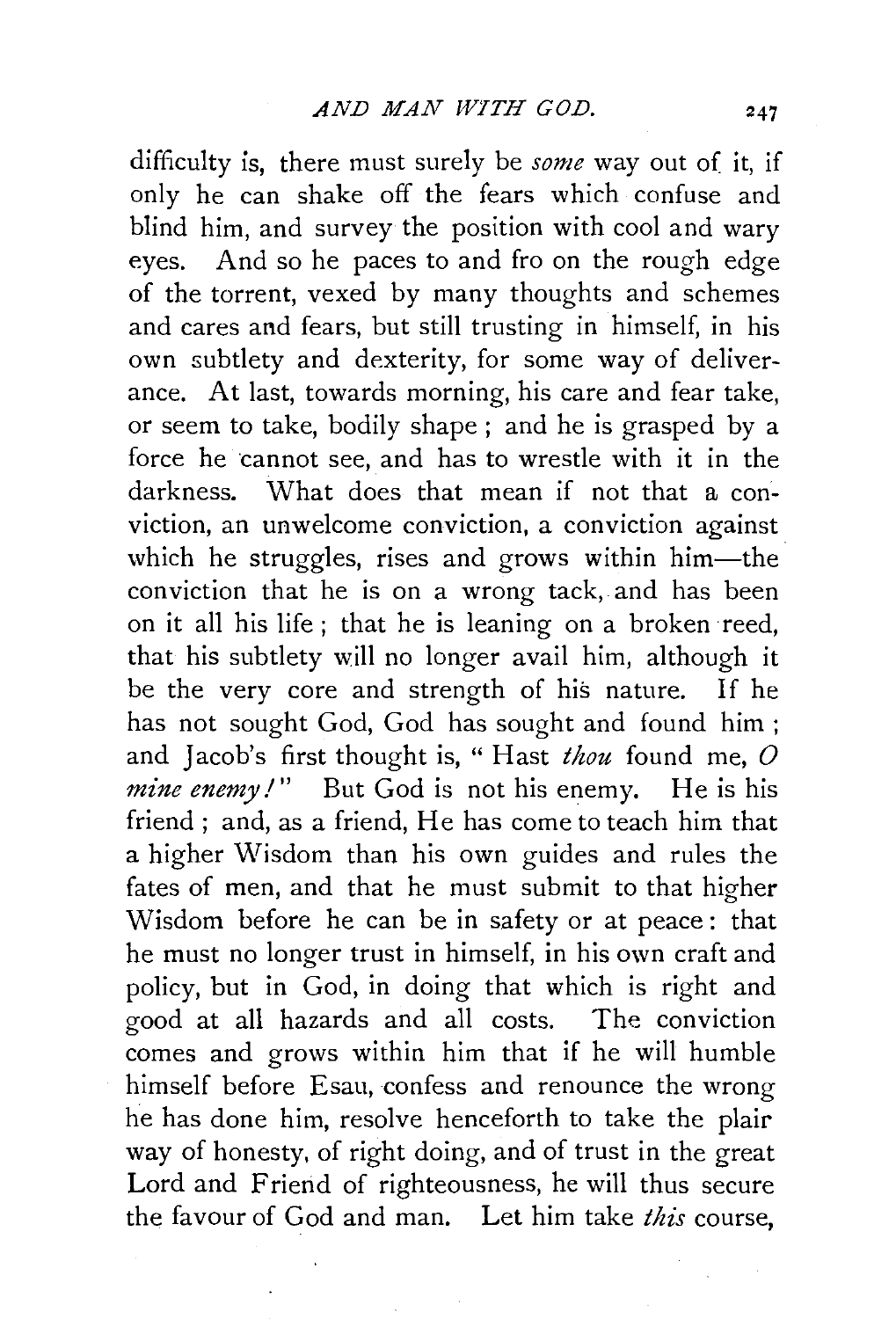instead of trying to get the better of men and to evade the eye of God, and all will be well with him.

But a man's whole nature is not to be changed at a touch, in a moment, whether for evil or for good; he cannot cast off the inborn or ingrained habit of years without passing through an agony of conflict; and so Jacob strives with his conviction, contends against the God who is rousing and strengthening that conviction within him ; he clings to the hope that by the subtlety which is natural to him, which he has long trained and fostered, he may yet hit on some crafty and ingenious scheme by which he may save himself out of the hands of Esau. It is not till he is faint with the long struggle, and God touches and breaks the very sinew of his strength, making him at once helpless and conscious of his helplessness, that he yields, submits himself to the wisdom and will of the righteous Lord, and consents to abandon the crooked by-path of craft and policy for the beaten way of honesty.

( 2) But when he is overcome, shall he not in his turn overcome ? Yes; for this defeat is in very deed a victory. When, by the cares and sorrows, the fears and perils of life, we have been constrained to submit our wills to the will of God, to prefer his will to our own, God Himself becomes ours and all that is his. When we no longer trust in any power, or wisdom, or craft, or dexterity, that we have acquired, but resolve to trust only in doing that which is right and in Him who favours and blesses all righteousness, all things work together for our good; we call in to our help all the forces of the universe ; we become princes with God. The very moment, though it is commonly long before that auspicious moment comes, that we "weep and make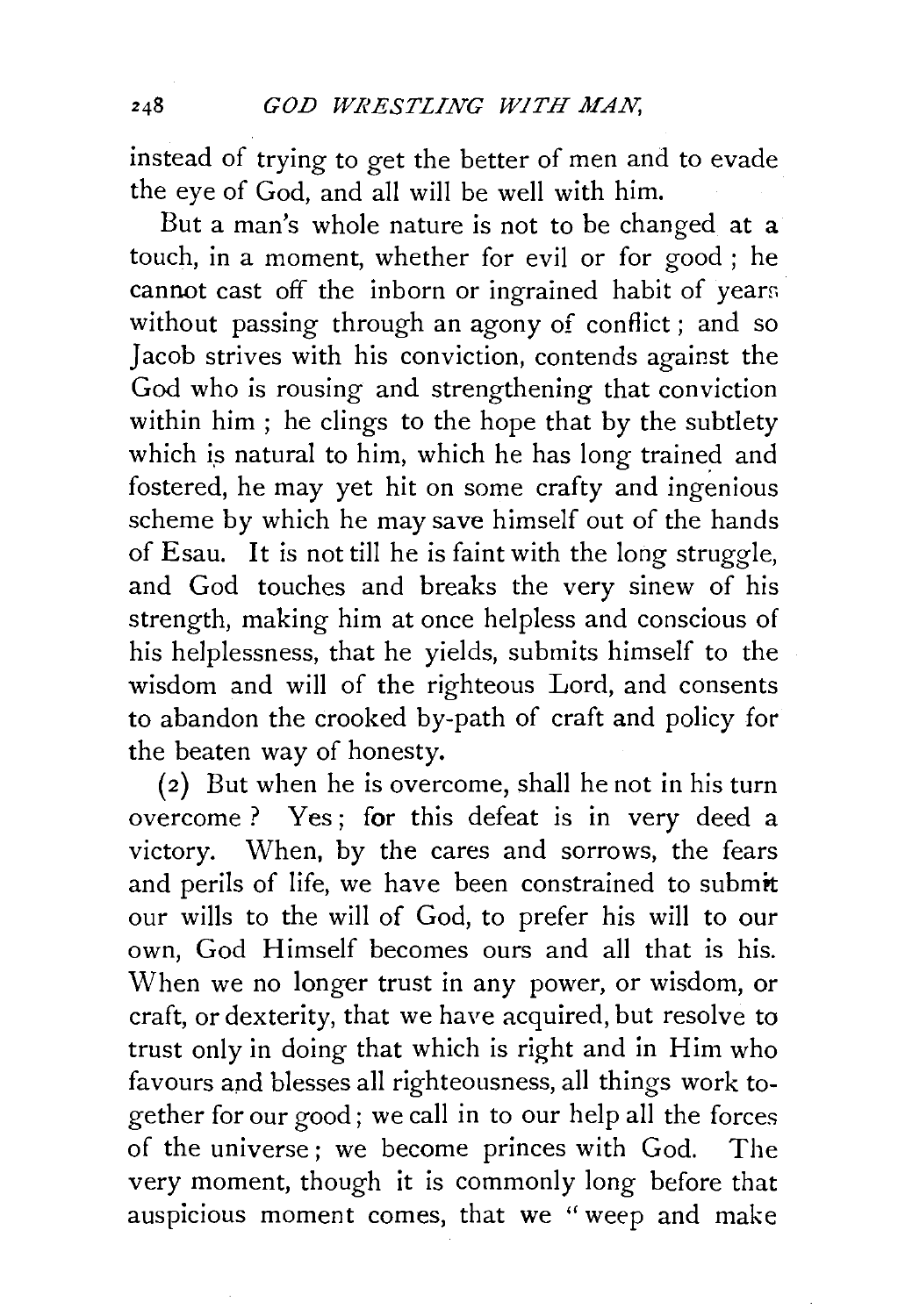supplication to Him" $I$ -weep over our previous departures from the way of righteousness, and ask him to put us into that way and keep us in it, we have power with God and with man, and prevail. We fling away the broken reeds on which we have leaned, and settle into our true strength. For sooner or later God's righteous will must be done on earth even as it is done in heaven; and when his will is done ours will be done too, since we have made his will our own.

The choice and admirable saying of an old rabbi, himself a descendant of Jacob, is true then : " Do thou God's will as though it were thine, and thou shalt find Him doing thy will as though it were his." And this was the truth which Jacob was now being taught. God had wrestled with him till He had wrested from him that trust in his own subtlety which had been the bane of his life; and now Jacob finds that he can wrestle with God, that his old and vain self-confidence is being replaced with a strange new strength, that when he is weak then is he strong. No sooner has he resolved to take God's way rather than his own than he feels that all is well with him, and will be well. God is his friend; and even Esau can but do God's will.

Who can say with what purpose Esau came out from the fastnesses of Edom, with his four hundred men ? Why did he bring four hundred brave and reckless freebooters in his train ? Was it only because he was accustomed to ride forth attended thus? Was it only that he wished to shew Jacob what a great man he had grown, and to take the innocent revenge of dazzling his crafty brother's eyes with his state and splendour? We commonly assume that Esau harboured none but

• Hosea xii. 4·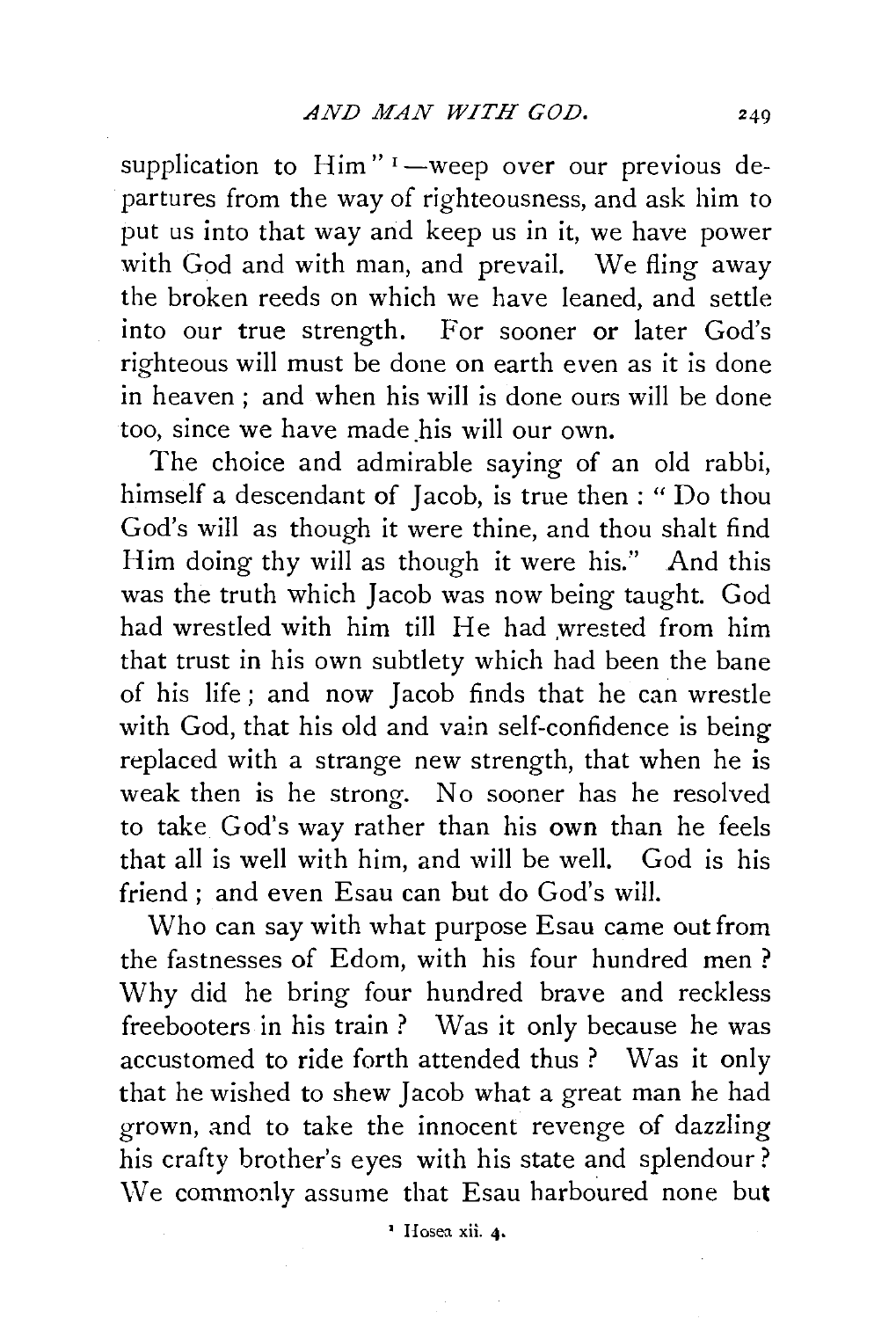innocent and generous intentions towards Jacob. But what warrant have we for that? Who can say that Esau, the hun'ter and the nomad, did not cherish in his heart an enmity against his "supplanter" such as many of his descendants have nursed through long years, and come forth from his mountain haunt to indulge it now that the whirligig of time had brought round the propitious hour ? I do not affirm that he did; but I can very well believe that he did.. I can very well believe, therefore, that, besides the inward answer to his prayer, in the changed character wrought upon him, in the lifting of the centre of rest from himself to God, Jacob received an outward answer to his prayer. Even those who doubt whether our supplications move God to vary or alter the laws of the physical universe cannot doubt that the Great Spirit, the Father of our spirits, may lay his finger on our spirits, and touch, and trouble, and purify the springs of thought and emotion within us. And therefore it is not impossible, even on their hypothesis, that, if Esau did come out cherishing thoughts of revenge, and intending to gratify his ancient grudge against his brother, God, by a dream in the night, by quickening and illuminating the records of memory, by opening the gates of pure natural emotion, may have reversed the whole current of his thoughts and moved him to change his intent. Who can tell what fond and happy recollections of childhood were stirred within the soul of Esau as he lay in his tent on the night before he encountered Jacob ? And when he saw the long-absent, and perhaps long-hated, brother limping towards him, a weak and wearied man, aged with toil and care before his time, who can tell what share God had in producing that rush of pure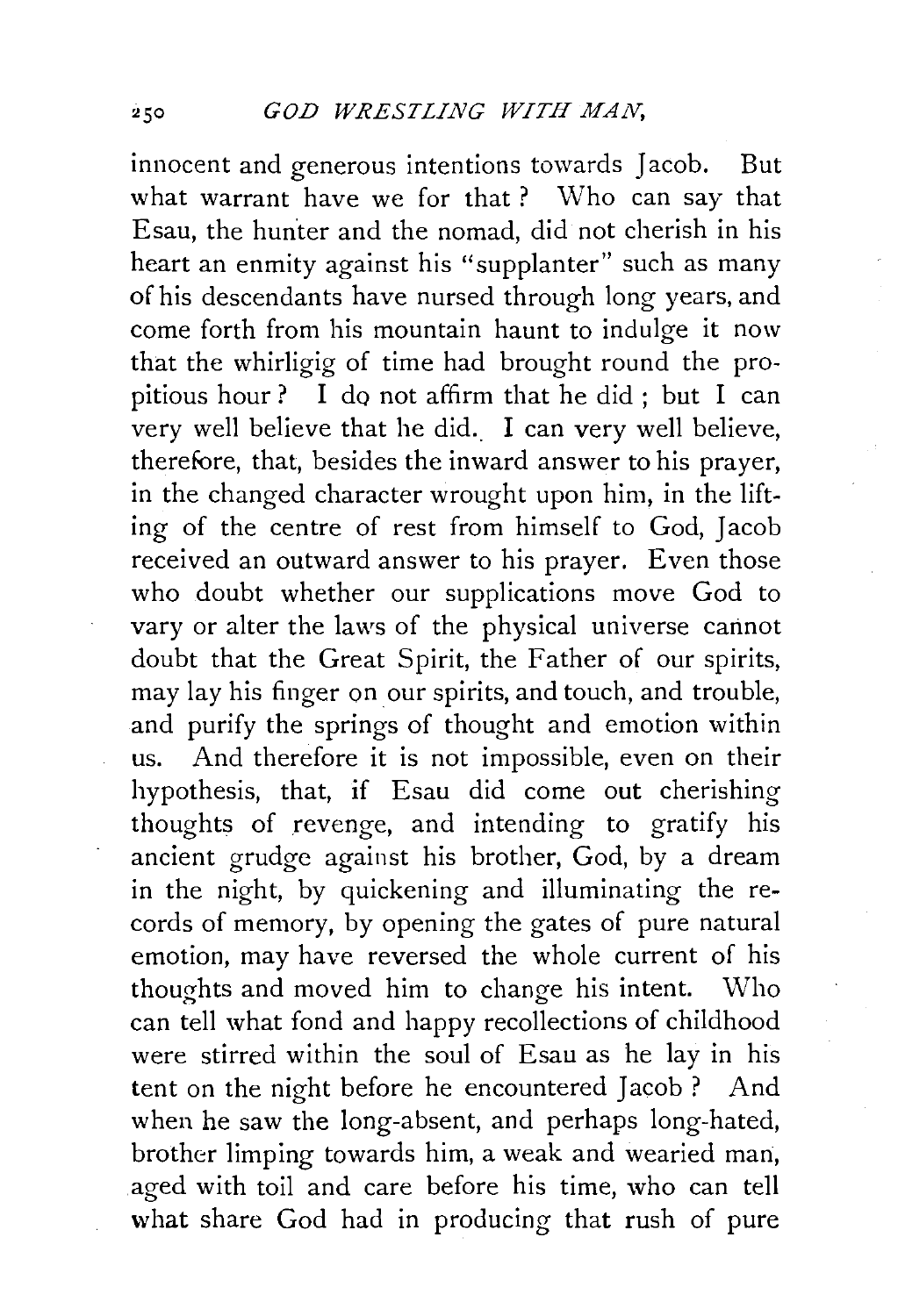and generous emotion which flung Esau on to his brother's neck, so that the two men kissed each other and wept together as they had done when they were boys playing about their father's feet? For all that we can tell it may be that it was that very" halting in the thigh" which most touched the heart of the bold and active hunter, to whom the loss of free vigorous motion must have seemed one of the worst of ills: and in that case Jacob owed his safety to the sinew which shrank at the touch of his Divine Antagonist so as to put the hollow of his thigh out of joint; in that case his safety was the direct result of that strange wrestling beyond the Ford. But, in any case, Jacob was safe now that he had consented to the will of God, and had replaced self-confidence by confidence in Him. Even if the worst had come to the worst, and Esau had slain Jacob, as twenty years before he had threatened to do in his fury, even that could have done him no real harm now that he was of one will with Him who is the God of the dead as well as of the living-nay, of Him who is not the God of the dead simply because all, even those whom we call dead, live unto Him. To be at peace with Him is to be secure under all changes to the very last, and in all worlds, most of all in the world mvisible.

If, then, we revert to the question with which we started, and ask "How shall we name this story?" Shall we call it "Jacob wrestling with God," as most people do; or shall we call it "God wrestling with Jacob"? I think we may reply, "It should bear both titles ; but if we must choose one of the two, we will call it, not 'Jacob wrestling with God,' but 'God wrestling with Jacob,' since it was God who came to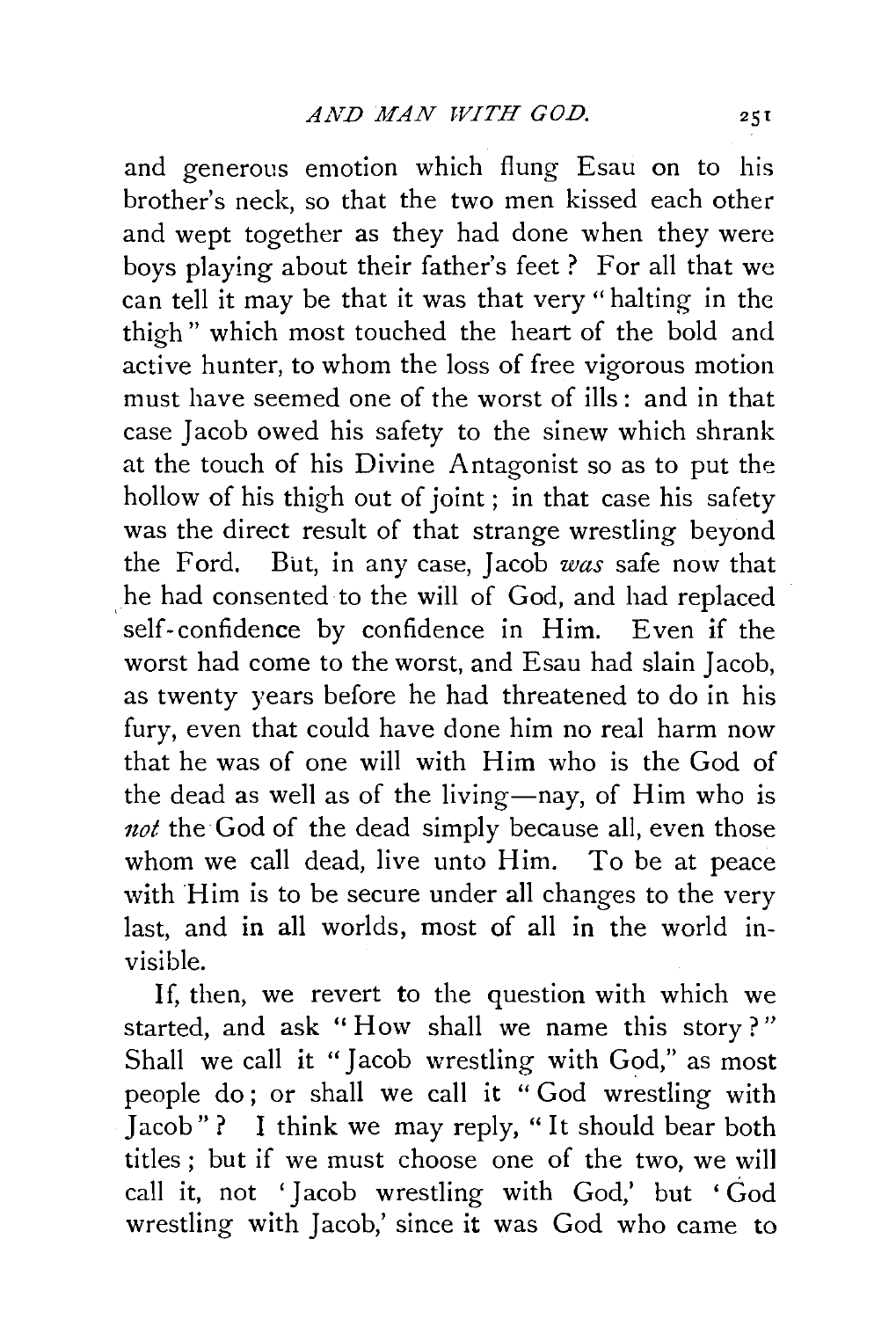Jacob, not Jacob who went to God : and because the main intent of the story is not to shew us man wringing a gift from the reluctant hand of God, but God graciously constraining man to accept a gift higher and more precious than he had desired or conceived, by compelling him to give up self-trust for trust in the Lord."

This, indeed, is the meaning, or one of the gracious meanings, of all the losses, conflicts, fears by which we are exercised. So long as things go smoothly and happily with us, we are apt to assume, consciously or unconsciously, directly or indirectly, that that is owing to some happy or superior quality in ourselves, rather than to the grace and bounty of God. If other men suffer or fail, we are not much surprised ; we can generally see to what folly or weakness, what lack of skill or defect of character, it is to be attributed. We assume that there is no such lack in ourselves; that we are capable of handling not our own affairs only, but much larger affairs, if only we had the chance. And so we pass on our way in a happy self-confidence and selfcomplacence, and form a habit of believing in ourselves, and taking our own way, and being impatient with those who question the wisdom of it, which is a sore let and hindrance to our spiritual culture and growth, since it arrests that solicitous endeavour to ascertain what the will of God is, that we may do it, which is the open secret of righteousness. Let no man complain of any loss, care, fear, of any crisis and conflict in his history, which lowers his self-will or his self-confidence, which constrains him to feel his own helplessness, his constant need of a Divine guidance and support. The very kindest thing that God can do for us, the greatest gift He can confer upon us, is, by